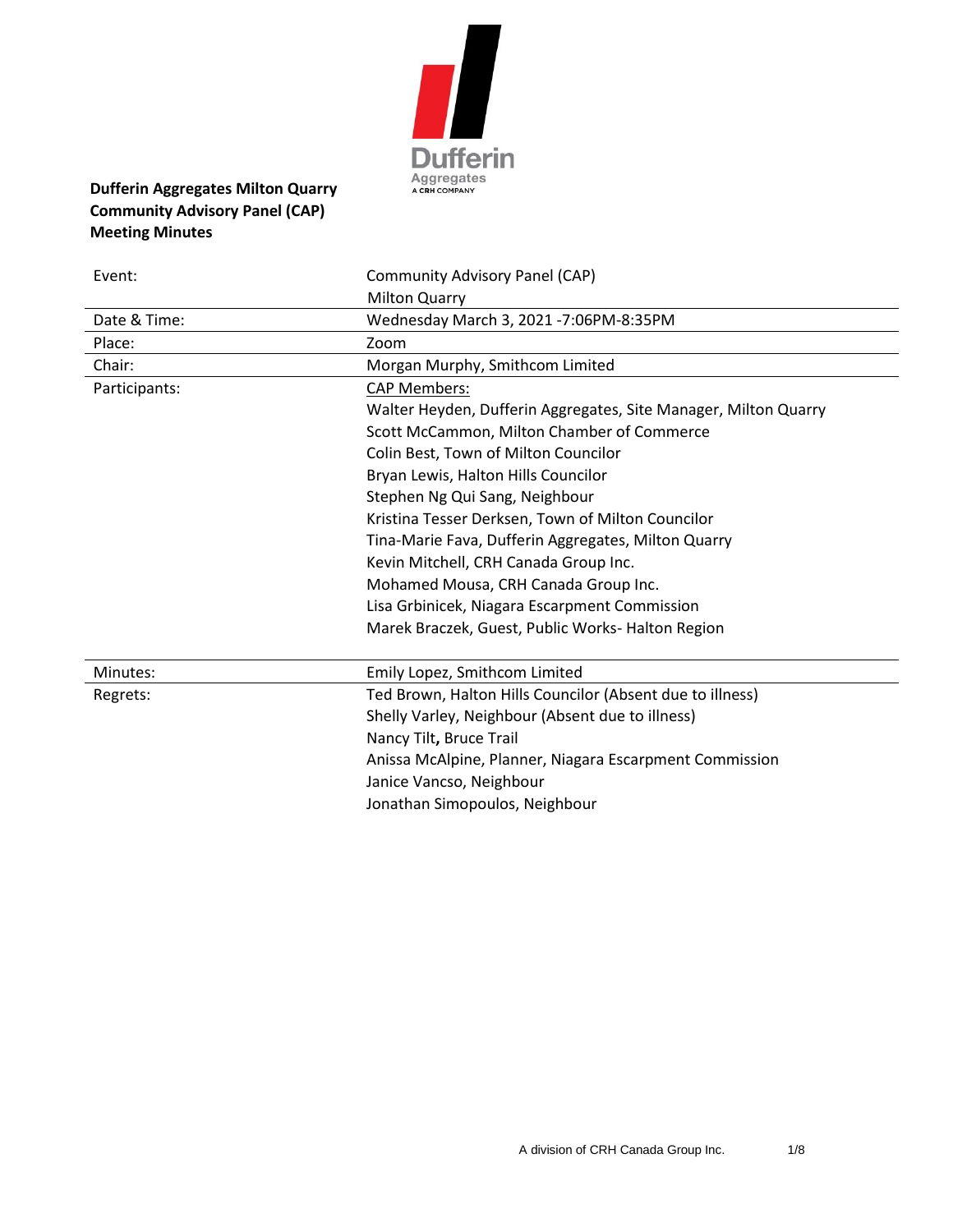## **Minutes**

Morgan asks members to review the previous meeting minutes of December 2, 2020. Minor edits are adopted. Morgan calls for a motion to approve the meeting minutes of December 2, 2020.

Walter motions, Colin seconds the motion. December 2, 2020 meeting minutes are approved.

Morgan invites guest, Marek Braczek from Public Work, Halton Region to present the update on the Tremaine road realignment project.

**Marek:** To reduce traffic and to sustain future development, there are two specific infrastructure improvements that are identified; the western extension of James Snow Parkway, and the second is the realignment of the Tremaine road.

Marek presents the three- part project overview.

**Marek:** Part 1 was completed by Dufferin Construction in August 2020, from Steeles Ave. to No. 3 Side Road. It consists of a 4-lane urban section with on street bike lanes and multi-use pathways, 600mm watermain servicing, soil rehabilitation works by removing existing bricks from abandoned historical brick works site, grade separation structure at CPR crossing, ground water control system and bridge crossing at 16 Mile Creek. Tremaine Rd. is open to the public from Steeles Ave to Access Road B. Access Road B to No. 3 Side Rd is for construction road access only. It will be open to the public once the interchange is completed.

Marek shows Part 1 plan graphics.

**Marek:** We are currently in Part 2 – Advance Creek Relocation; construction is in progress until Q2 2022.

Marek shows the area to be realigned, new interchange construction at Highway 401, and swim pond to be constructed. He presents images of highlights of the construction.

**Marek:** Third part is the new interchange at Hwy. 401 and Tremaine Road. Once this is constructed the old Tremaine pass will be decommissioned. Construction is expected to begin in July 2022 and finished in November 2024. It includes parclo A-4 interchange on new Tremaine Road alignment, final construction of Tremaine Rd. to James Snow Parkway, constructing a new overpass structure that consists of 2-span concrete girders supports on a concrete pier and abutments. Total length of bridge is 88m. There will be a new commuter carpool lots, partial illumination at off-ramp decision points, and signals at ramp terminals, as well as rehabilitation and extension of Culvert C18 and Highway 401.

**Marek:** The contract is expected to start tendering in Q1 2022. We are currently at 60% of the design and hope to have it completed by the end of the year.

Marek presents detailed design breakdown and potential schedule impacts, which include; completion of Part 2 contact, coordination with current Highway 401 expansion from West of RR25 to Credit River, and potential additional scope added by MTO, such as possible resurfacing of core lanes within contract limits, and Culvert C18 repairs, which require detouring of Westbound lanes.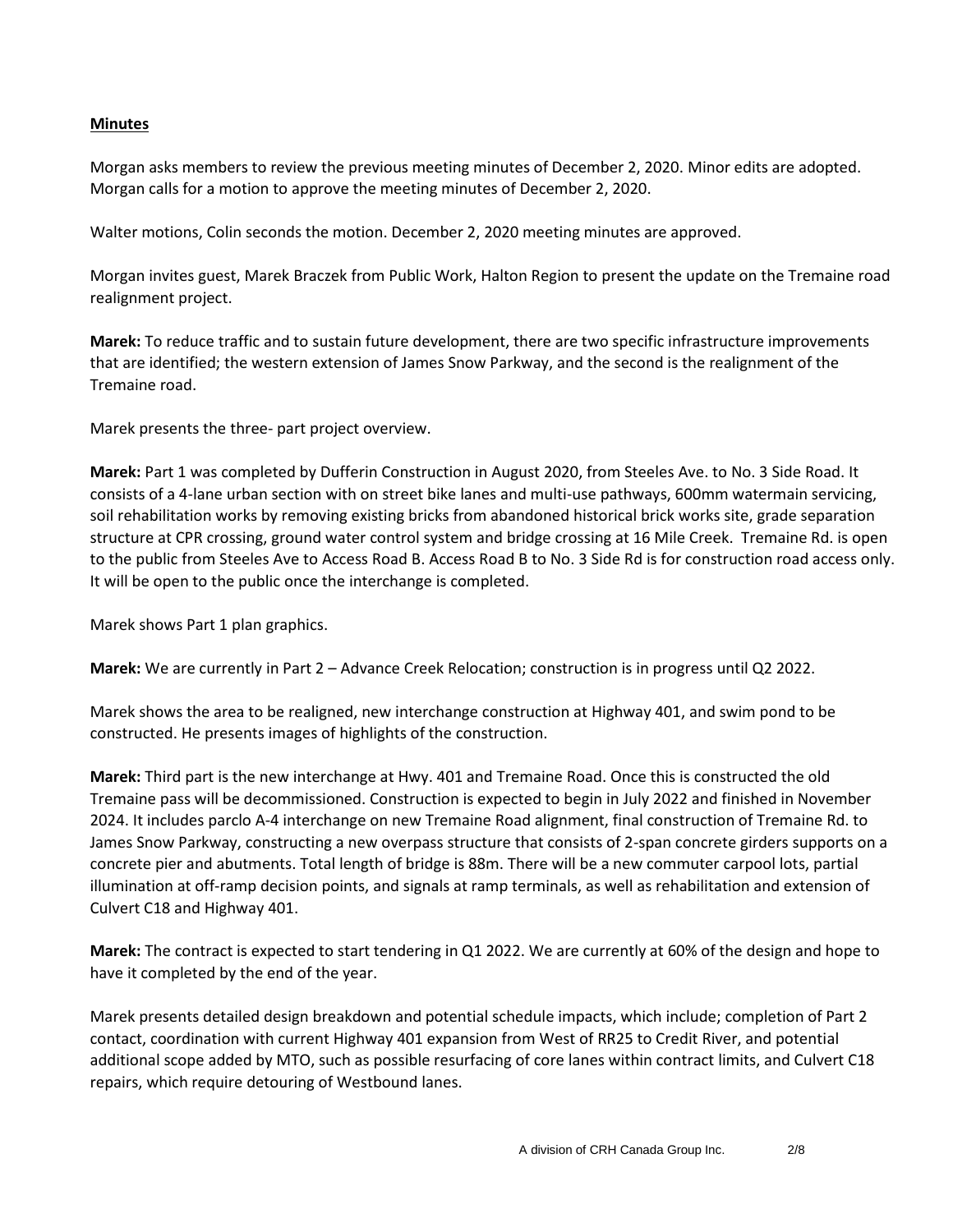Marek presents background of Culvert C18 and provides a timeline and summary for the project.

Morgan opens the floor to questions.

**Kristina:** You mentioned that the old overpass over Highway 401 will be decommissioned, will it be a dead-end street leading into Country Heritage Park?

**Marek:** Yes, there will be two cul-de-sacs at the end of the street and the overpass will be decommissioned.

**Bryan:** Is this between Highway 25 and Campbellville Rd? Is there where the entry point on and off Tremaine Rd?

**Marek:** (Shows James Snow Parkway on map and describes this road is to the East.)

**Bryan:** Does this present another on and off ramp for traffic coming from the Quarry versus what's happening today, which is that they use the bridge? Is this more of an expedited route to get to the Quarry from the 401?

Marek shows an arial shot of the road on Google maps, to demonstrate where the Tremaine Rd. will connect.

**Marek:** The extension of the James Snow Parkway shows the extension to the existing Highway 25. Tremaine Rd. will connect into James Snow, and provides a loop to get back to Highway 25.

**Bryan:** Does it give the trucking operation two roads to use or will we designate one for them to get to and one from the highway?

**Marek:** I can't speak to that, but it does provide flexibility and alternative routes.

**Walter:** You're right Bryan, the trucks will most likely use the new Tremaine Rd. as there is less traffic and it gets them on the highway faster.

Morgan asks for any other questions for Marek and if CAP members be interested in Marek sharing these slides?

# **ACTION ITEM: MAREK TO COMPILE A PDF VERSION OF THESE FILES TO SHARE WITH CAP MEMBERS.**

Morgan invites Walter to discuss the 2021 Milton Quarry production update.

**Walter**: Update and overview of operations. We have 550 hectares, 375 of which are licensed for extraction, and we began operations in 1962.

Operations – 2021 Site Prep

- We are continuing overburden removal from the east cell, and once completed the entire east cell will have the overburden removed.
- The west cell is completely extracted. What's left to complete is the buttress construction which will stop water from leaking through rock pillar. We will stop dewatering it once this construction is completed and allow it to refill.
- Three areas of extraction are; East Cell Top Bench, Bottom Bench, and in the Floor.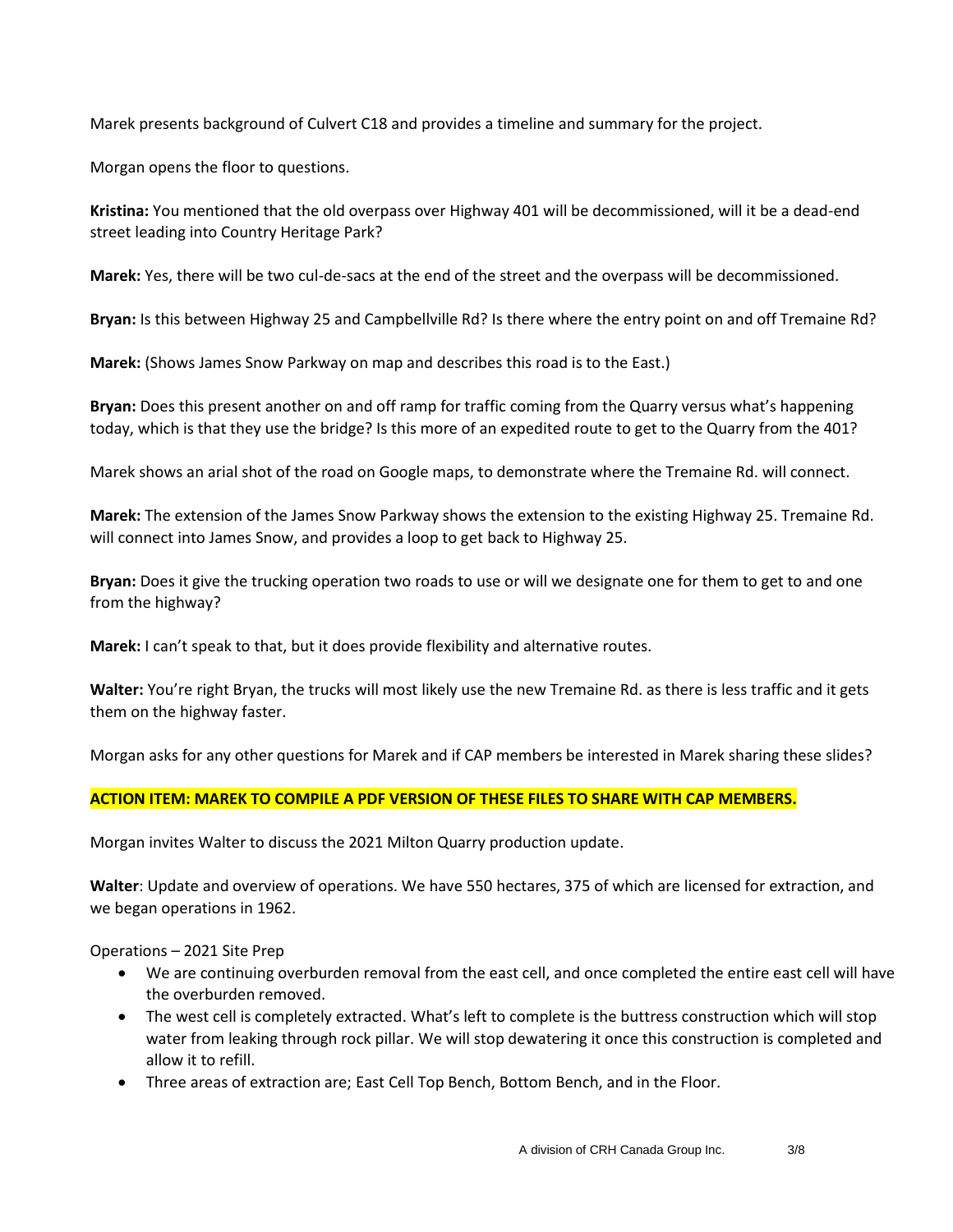• All areas of extraction will be in the East cell this year. Production will run March to end November. We will be producing our usual product of mixed granular base, fines, and clear stones. Blasting began today and will continue to November. Shipping hours same was last year Mon-Fri 5AM- 5PM, with Saturdays on demand.

**Steven:** Will you maintaining that 8-meter difference in water level between the West and East cell?

**Walter:** Yes, we are required to keep that differential, in order to mimic the natural water table.

Steven: Is that water level lower than where I'm at on 15<sup>th</sup> Rd?

**Walter:** No, it's definitely higher than that. I don't know that off the top of my head what the water table level is at 15<sup>th</sup> side road, but it's definitely higher.

Walter shares update on DFA in the community, upcoming events, some of which have been halted due to the pandemic. There will be Earth Day events, such as tree planting and clean up on the 6<sup>th</sup> line. The Open house/Open doors are to be determined but are on hold at the moment. Financial support continues to be provided to the Darling home.

Walter provides an update on the Dufferin Aggregates - Acton Quarry

- No production planned in 2021
- Shipping is possible based on remaining inventories but at this time no plans to ship out of Acton
- Care and control continue water/ site is attended daily
- RFPs for design and supply of new plant underway. Although it is closed for shipping but not a closed sitethere will be activity.

**Bryan:** Ok, so while there's no blasting or significant activity -trucks may be driving in and out?

**Walter:** Correct. There may be disassembly activity in the future as well.

**Walter:** Dufferin Aggregates Traffic Enforcement Program planned to remain in place for 2021, covers Milton and Acton when it was open, and we do intend to use a 3<sup>rd</sup> party firm. There is a progressive discipline system in place for offenders, including starting with a three-day suspension to permanent removal from the site.

**Walter:** Update on licensing. Walter provided a graphic showing proposed limit of extraction in the east cell. Formal application is still to be filed, set for April. There are reports and planning activities that accompany the applications. Preparation of these documents are currently underway.

**Kevin:** We are working with the joint aggregate team to finalize the terms of reference which aligns all regions etc. It gets into the details and we are working to address those.

**Bryan:** Could you describe your terminology "overburden"- is that just removing the brush, trees and putting down topsoil? Could you clarify what is removed and what is used for in reference to overburden?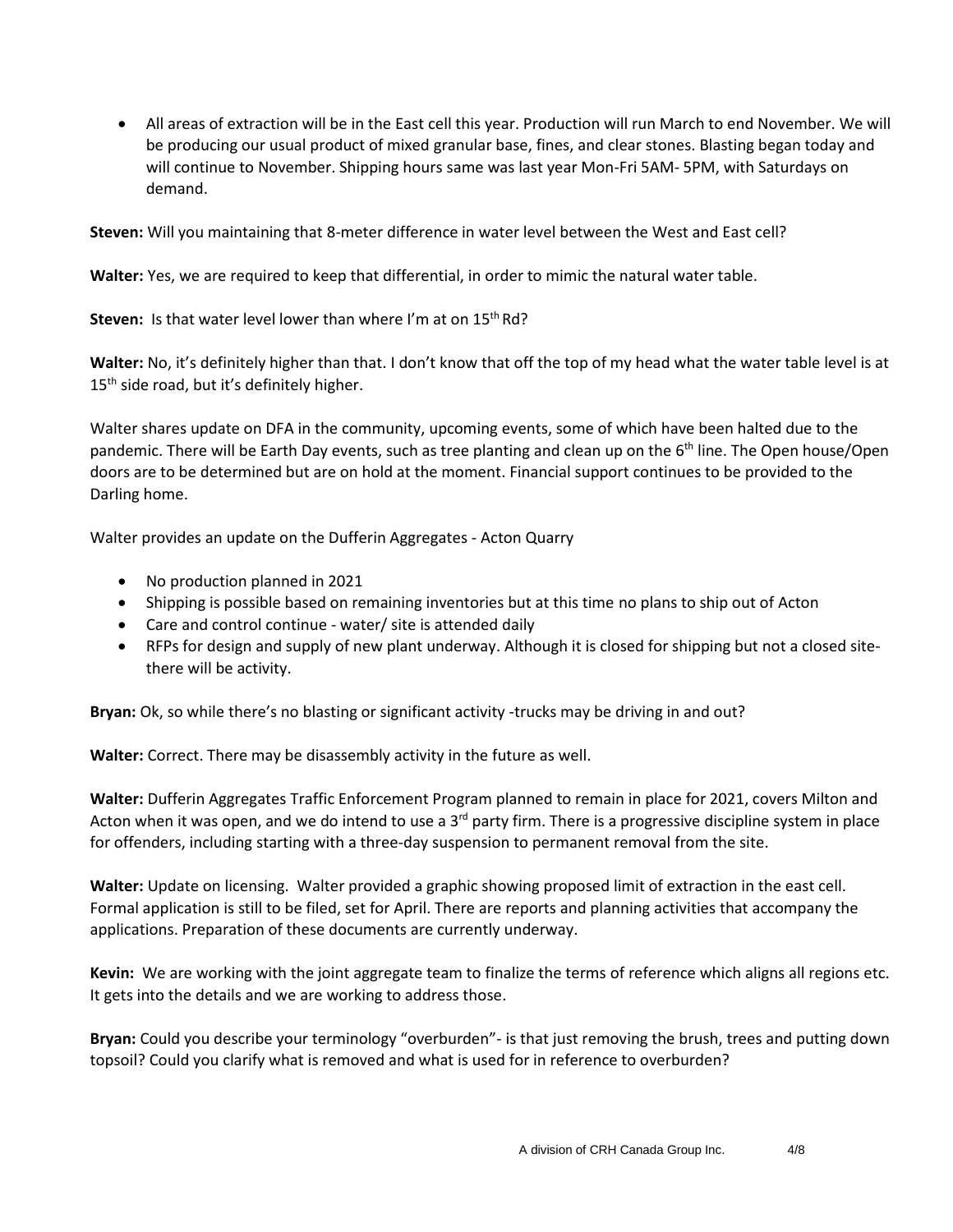Walter: It's the layer of soil that sits on top of rock. Topsoil and sub soil. The topsoil is removed 1<sup>st</sup> and its stockpiled. Sub soil is clay, gravel etc. and it's used for fill purposed - either stockpiled or moved immediately for rehabilitation. It could be used to construct buttress. When everything is done topsoil is brought back from where it was stored and used to allow growth, such as vegetation. All soil removed will be reused.

**Bryan:** So, there is never a waste because the soil will be reused. Topsoil will be put back on the locations where it was removed. Another question. We get trucks queuing up in the morning – why at 5AM?

**Walter:** Pre-COVID traffic congestion, all ready-mix plants that are producing concrete and aggregate open this early - trucks are trying to get that load in before high traffic. They have earlier start times for shipping to those ready mix and asphalt plants and usually between 7AM-4PM for shipping to constructions sites. Although traffic was partially alleviated due to COVID, now we're seeing that traffic mounting again.

**Bryan:** That's acceptable, but I think the public should know why they're starting so early. Another concern- we've had a number of resident complaints recently regarding traffic on the side road. We have asked for additional policing because they are using this road to by-pass the weight scales. Why would they use this road if they are not allowed to leave the site overloaded? Why is there a need to bypass the weight scales?

**Walter:** You're right. No truck is allowed to leave the site overloaded - new trucks have axels that allow the truck weight to be distributed evenly and they've been fined for being overweight on one axel, even though the entirety of the truck is within weight. Another is issuing tickets for mechanic problems or discrepancies. This is speculation or guesswork on my part, but we can put a letter out to our haulers that this is not an acceptable route.

**Kevin:** I had a conversation with two of your staff members and they said many of the trucks are not from the aggregates industry. Matt said that he is tracking this and that its mostly transport trucks.

**Bryan:** That's fine, all I can say is that people on the street are concerned by the amount of trucks that are on the road. There will be a crackdown of that road.

**Kevin:** We fully support that. Since the roundabout came in, if truck drivers want to leave that way its fine but to enter through that roundabout is more difficult. The roundabout facilitates eliminating that problem from trucks coming west.

**Bryan:** You can expect thank-you notes from residents of the five-side road.

**Kevin:** Thank you.

**Walte**r: Any other questions or comments?

**Steven:** You said the application is going through in April. How many months down the road do you any anticipate it will take to open for public commentary?

**Kevin:** There are two processes; MNF need to review the application to review its complete - this will be filed first as it takes a bit of time. Also, there is the Planning Act - meaning the application will need to reviewed and completed, which also takes time. Then a notification process comes out- newspaper, landowners near quarry and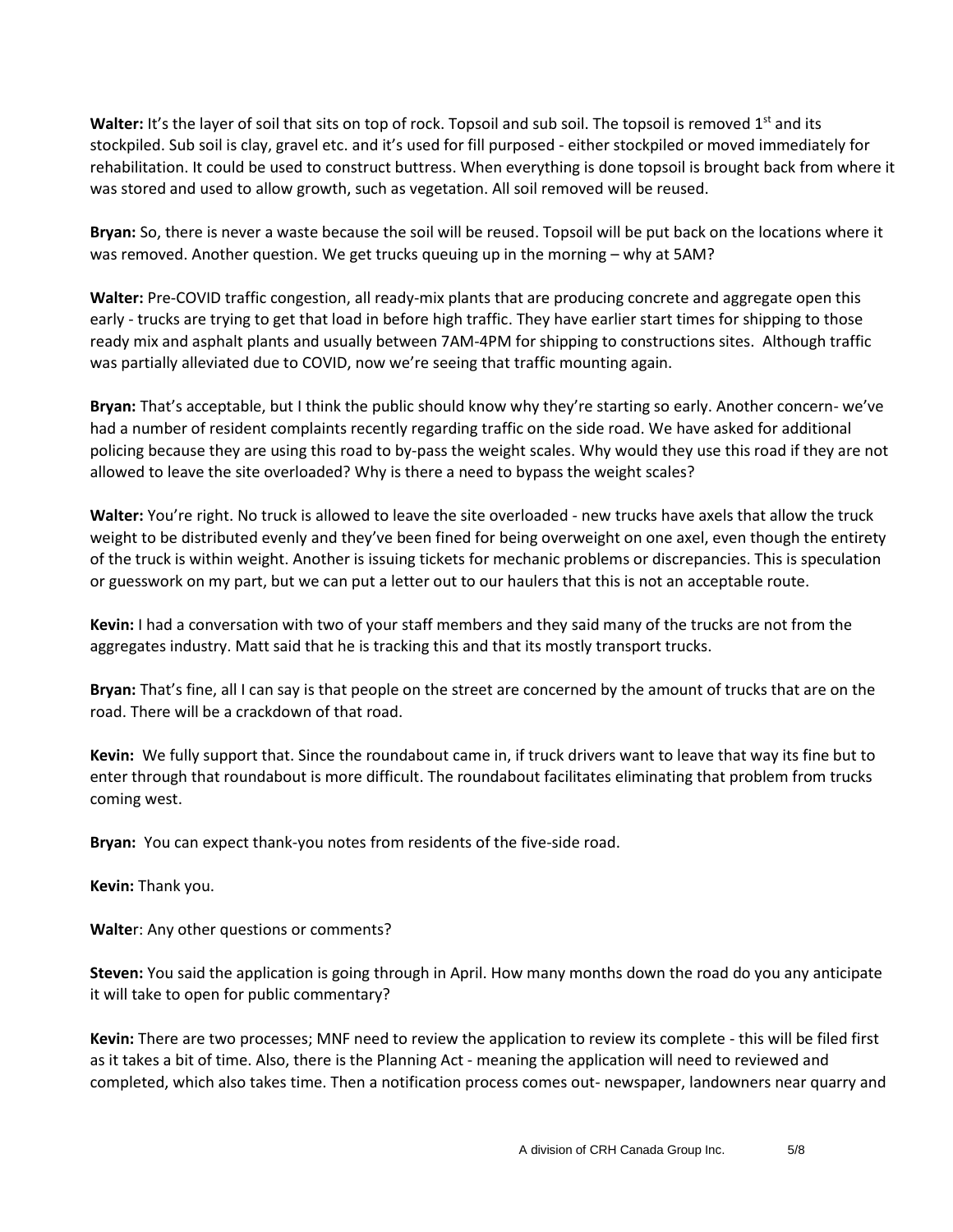site. Same thing with the Planning Act - there is signage required. The process will likely take until end of summer and will take a while before it gets to the public domain for comment.

**Morgan:** Any other questions?

**Colin:** The application is online on the Halton website under "Mineral Aggregates." Yes, it does take a number of months to get this information out.

**Morgan**: Next on the agenda - review terms of reference for CAP members.

**Morgan** shares document and reads CAP terms of reference from February 2015 aloud. Group discussion to follow.

**Morgan:** Example changes from the 2015 Terms. We have reduced our meetings from quarterly to 2-3 times a year due to activity. Updating meeting notes in real time is suitable if there are no glaring issues.

**Walter:** Add "Halton" to the section which states members "must live, work etc. in Milton" and perhaps soften language regarding removing members.

**Bryan:** I think it's a serious discussion and requires a review offline so that we may come back with updates and ideas that reflect the current issues. I think we need to add clearer residential concern – not just political and conservation concern. It would encourage residents to participate.

**Morgan:** I agree - we can consolidate feedback via email and bring this back to discuss during the next meeting.

#### **ACTION ITEM: SMITHCOM TO PROVIDE DRAFT EDITS TO TERMS OF REFERENCE FOR MEMBER INPUT**

**Lisa:** I like the idea of representation - has it been discussed that adequate representation is shown on the CAP, for example businesses, community etc.?

**Bryan:** We had this discussion years ago and it seemed that people who have only one issue would attend just to bring a single point up. Or that guests would be brought in to address a singular issue. I think these meetings should be brought to the attention of neighbors.

**Walter:** Yes, and we need to address some of the neighbours which are part of the CAP but have not been participating in meetings. Janice is on the list but has not attended a meeting in quite some time. We can make this an agenda item, to address her position and possible fill it with another neighbour. All neighbours have our information. We are not ignoring them, but we can put out a broader net.

## **AGENDA ITEM: ADDRESS POSITION OF JANICE AND OTHER Members WHO HAVE NOT ATTENDED PAST CAP MEETINGS**

**Lisa:** Yes, it would serve the group ahead of a new application.

**Scott:** We need to look for people who serve versus neighbours who don't want to commit and only come forward as a guest with a particular issue.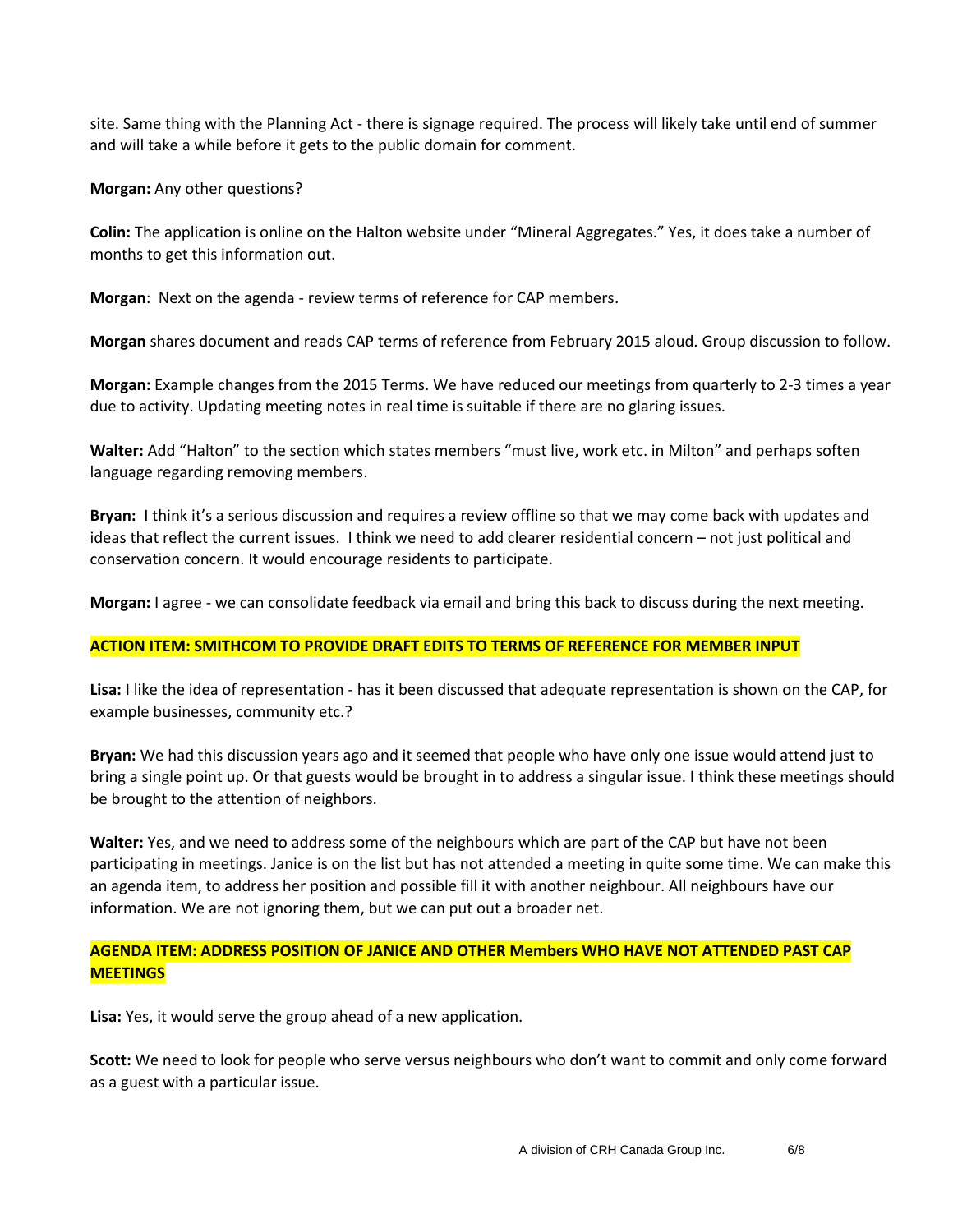**Bryan:** Yes, I just want the people to be represented. Maybe it's not a big issue until it comes up, which is great. It shows that problems are being solved, and therefor neightbours aren't approaching with issues.

**Scott**: Yes, and keep in mind that neighbours in the CAP do report back to others in the community.

**Kristina:** I think for some, a two-year commitment is a lot. Have you thought about maybe creating a rotating position for neighbours only? Last meeting, a group called Sustainable Milton was brought up, which represents many residents in Milton and Halton Hills. Perhaps we could have someone from that group serve as a representative?

**Walter:** A rotating membership is a good idea, and something we can consider. I have not reached out to Sustainable Milton yet, but also a good thing to consider. Nancy Tilt has not been attending meetings, so after speaking with her there may be a vacancy there.

**Morgan:** Can we invite someone from Sustainable Milton to the next meeting to speak with us about the group?

**Kristina:** Yes, I can do that.

#### **AGENDA ITEM: KRISTINA TO INVITE SUSTAINABLE MILTON TO PRESENT AT NEXT MEETING**

**Scott:** I think we need to consider the makeup of the group and identify how many people are in each sector.

**Steven:** There is a neighbour of mine, off 15 Side Road, who did apply for the CAP.

**Morgan:** We have received his application and will review that as it's the next item on the agenda.

**Bryan**: Can we adjust language regarding CAP members who do not attend at least 50% to be removed

**Morgan**: Yes, and if there are additional concerns please send them to me. I will provide a marked-up version of the document via email as discussed and members can share their input.

Morgan asks Walter to speak on new member application, Alan Davies.

**Walter:** Alan Davies, a resident near 15 Side Road. Allen filled out application with an impressive resume and I think he would be a good addition to the CAP. Steven, any comments?

**Stephen:** Allen is a relatively new neighbour; he lives 4 or 5 houses north of me. He is neighbourly, an IT professional, well-educated and interested in participating.

**Bryan:** I read through Alan's resume and it's my recommendation to put a motion to accept him as a member, to join us on the next meeting.

**Walter and Colin** second this motion. Morgan facilities a vote; Davies is approved and will be formally accepted to the CAP. Walter to reach out and invite him to the next meeting.

#### **ACTION ITEM: WALTER TO REACH OUT TO ALAN DAVIES AND INVITE HIM TO THE NEXT MEETING**